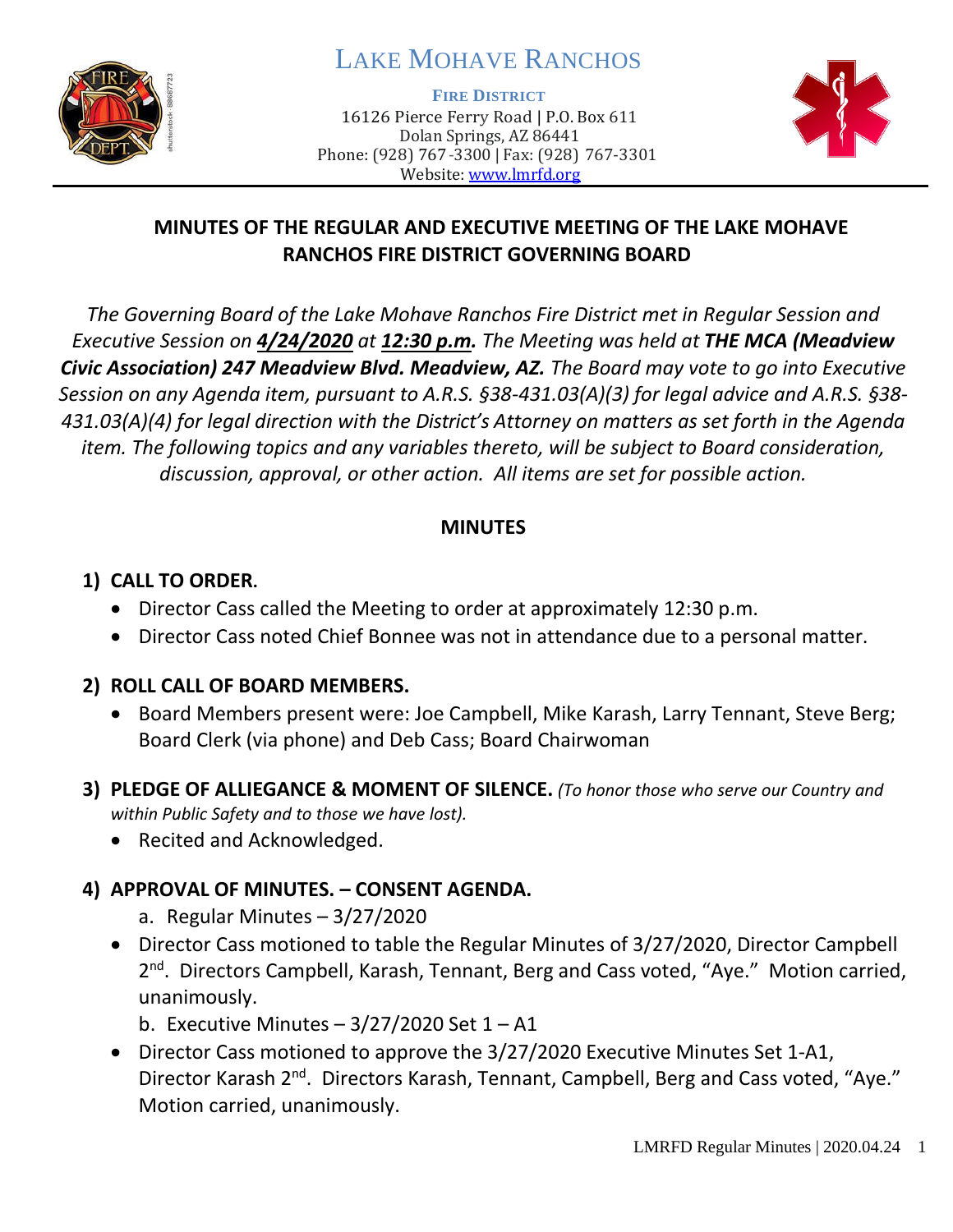# **5) EXECUTIVE SESSION.**

Board of Directors may vote to go into Executive Session for personnel matters pursuant to A.R.S. §38-431.03 (A)(1) for the following matters:

- 1. Discussion regarding: Personnel Matter: Re: Fire Chief Tim Bonnee re: Performance and duties re: operations. (Tennant)
- Director Cass motioned to enter Executive Session, Director Campbell 2<sup>nd</sup>. Directors Campbell, Karash, Berg and Cass voted, "Aye." Director Tennant, "Abstained." Motion carried, 4-1.
- Executive Session began at approximately 12:35 p.m.
- Executive Session ended at approximately 1:08 p.m.
- Public Session reconvened at approximately 1:10 p.m.

## **6) REPORTS.**

- a. **CHIEF'S REPORT.** *(The governing body may not propose, discuss, deliberate or take legal action on this matter unless the specific matter is properly noticed for legal action. Therefore, action taken as a result of the Chief's report will be limited to directing staff to study the matter or scheduling the matter for further consideration and discussion at a later date. (A.R.S. 38-431.02.K.)*
	- Ms. Jackson provided the Chief's Report in lieu of the Chief's absence**.** 
		- $\circ$  RUN REPORT: AMR TRANSPORTS: 0 CHIEF CALL-OUT AFTER HOURS: 4 EMS TRANSPORTS: 37 REFUSALS: 5 PUBLIC ASSISTS: 3 FIRE CALLS: 8 HWY 93 CALLS: 5 MUTUAL AID CALL: 2
			- **TOTAL 64**
		- o MEETINGS/CONFERENCES/TRAININGS:
			- 3/10: Run Review (remotely at St. 41) MCFOA was cancelled 3/12: Leadership class at St. 41 with the crews on duty
		- o DISTRICT PROPERTIES: NOTHING TO REPORT
		- o DISTRICT VEHICLES: A-1165: 2 new front tires and A-1161: repaired and back in service
		- o PROJECTS IN THE WORKS: Firehouse Subs: grant submitted for turnouts and Windfarm: response in process for medical
		- o OTHER:
			- Karen is preparing information for the 2020 general election and has posted information to the Website.
			- Our COVID-19 supplies from DHS have been delayed, we are also looking into grant options for assistance with materials, supplies, repairs, etc.
			- Karen and our Financial Clerk have been working through some QuickBooks material from our prior Financial Advisor that requires additional time to be invested due to the material that has either been processed or not processed.
			- SOG's, SOP's and job descriptions for personnel is still ongoing.
			- Worker's Compensation, Line of Credit and Health Insurance information will be provided by Karen at this meeting.
			- Karen contacted our ambulance billing company regarding the decline in revenues due to COVID-19 and we've have begun looking into options.

# b. **FINANCIAL REPORT(S).**

*1.* Review and approval: March 2020 Financial Report(s). *(The financial report(s) are*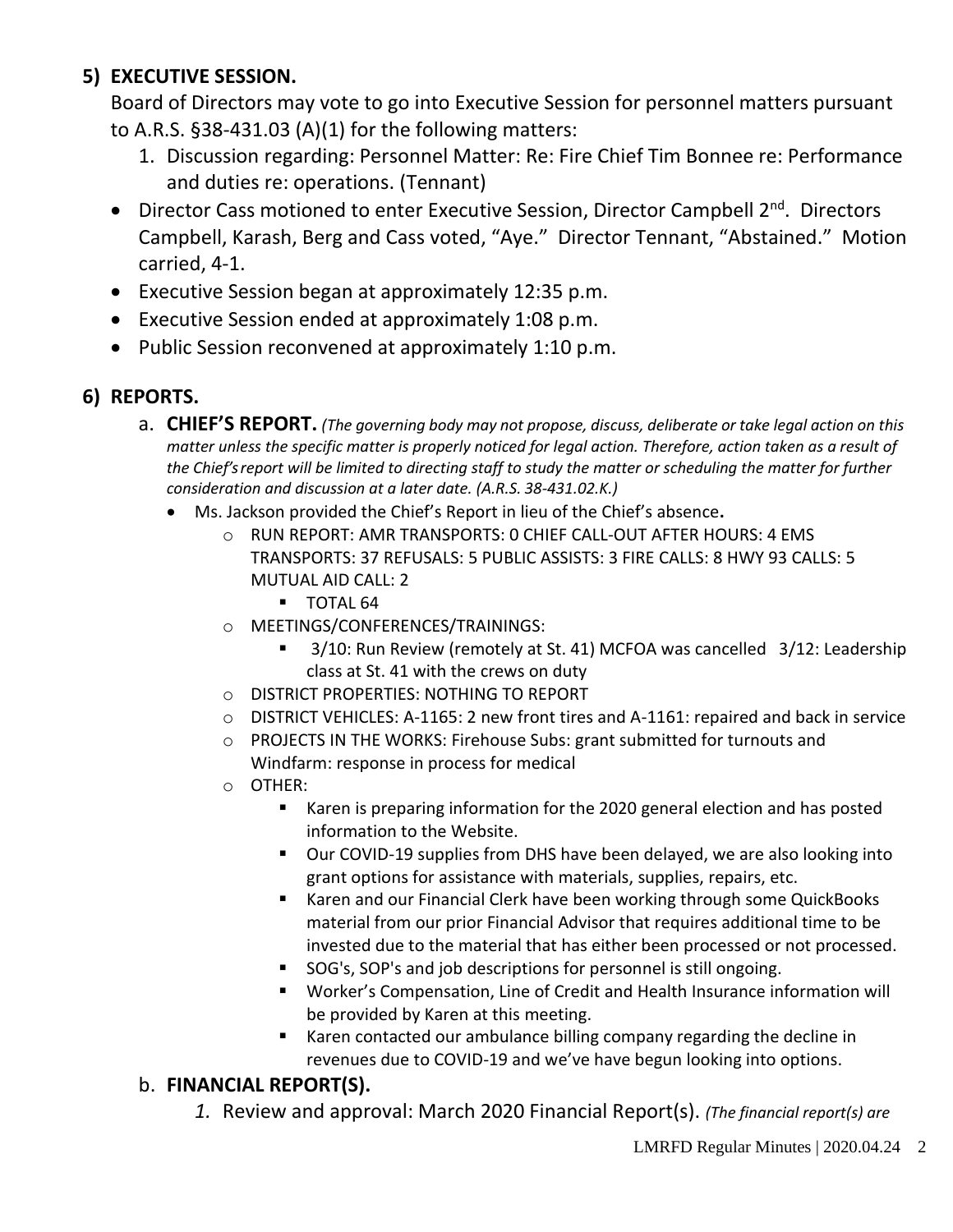*to be reviewed and approved by the Board).* (Administration) Ms. Jackson reviewed the following:

- *Total Warrant Revenue (includes property taxes, FDAT, Interest): \$35,458.66, Total Ambulance Revenue: \$24,087.01 for a Total Monthly Revenue Combined: \$59,545.67. Total Monthly Expenditures: \$ 76,001.95. Warrant Account Register Balance: \$614,887.28. Payroll Account Register Balance: \$60,219.69. Director Cass motioned to approve the March 2020 Financials, Director Berg 2nd. Directors Berg, Campbell, Karash, Tennant and Cass voted, "Aye." Motion carried, unanimously.*
- **7) EXECUTIVE BUSINESS.** *(Lake Mohave Ranchos Fire District Governing Board public action section on matters held in Executive Session).*
	- a. Discussion and possible action regarding: Fire Chief performance and duties re: operations. (Board)
		- Director Cass motioned to postpone this item until the Special Meeting. Director Berg 2<sup>nd</sup>. Directors Berg, Campbell, Karash, Tennant and Cass voted, "Aye." Motion carried, unanimously.

#### **8) REGULAR BUSINESS.**

- a. Discussion and possible action regarding: Draft Budget re: Fiscal Year's 20/21, 21/22 and 22/23 re: possible revisions and/or approval to finalize draft budget for preparation for tentative adoption at May Meeting. (Administration)
	- Ms. Jackson stated she was prepared to review this, until information regarding DES occurred, noting it is another item on the Agenda as well. She informed the Board that she found out the District is listed as a 'reimbursable account,' not a 'rated account.' Ms. Jackson elaborated that the District currently pays nothing into DES per Quarter, due to the 'reimbursable status,' explaining that nothing has been paid into it and that if someone files an unemployment claim the District could end up paying more rather than if they were a 'rated account.' Ms. Jackson stated that she and the Financial Clerk spent a lot of time on the phone with DES and asked when the District chose to become a 'reimbursable account." The representative advised her she had the document on file, and it was dated November 2, 1993. Ms. Jackson explained that DES stated to her right now with the account being 'reimbursable', it could be a minimum of \$6,000.00 per person for unemployment benefits the District could pay into for having a 'reimbursable account.' Ms. Jackson asked for the Board to table the Budget to a Special Meeting to refresh the information. Director Cass motioned to postpone Item A until a Special Meeting, Director Berg 2<sup>nd</sup>. Directors Berg, Campbell, Tennant, Karash and Cass voted, "Aye." Motion carried, unanimously.
- b. Discussion and possible action regarding: Arizona Fire District's Association (AFDA) Ashton Tiffany Worker's Compensation re: information and approval to enroll re: Resolution 2020-004 re: same. (Administration)
	- Ms. Jackson stated she attended an online Meeting with the Worker's Compensation Risk Pool Group and noted that LMRFD's current annual amount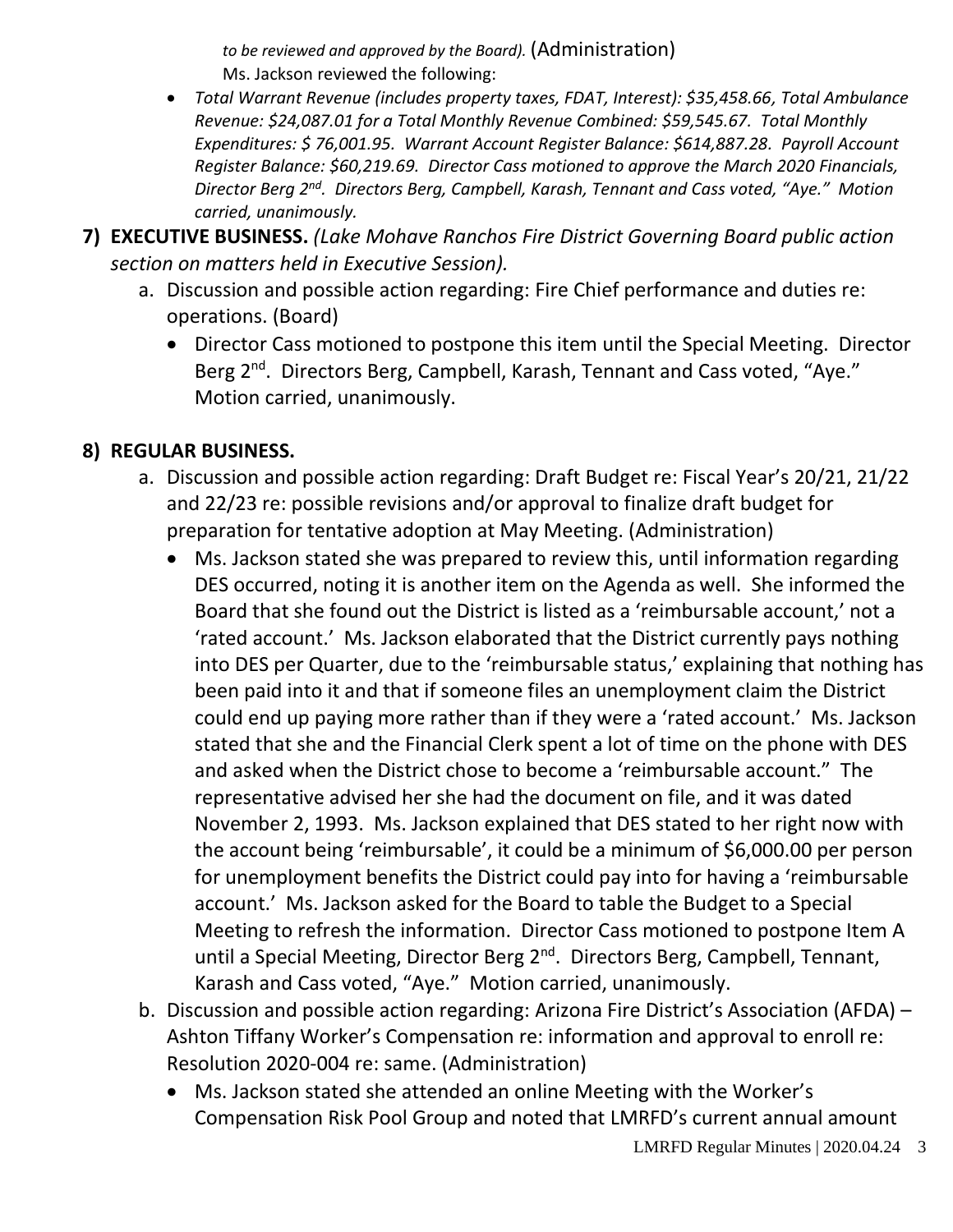would be approximately \$15,021 with a \$9,000.00 capitalization. The total would be approximately \$24,021.00. Ms. Jackson also explained the capitalization earns interest and can be used towards the start of the next annual renewal as well, the plan has a million-dollar employer liability (accident, employee and overall limit). Ms. Jackson noted the Resolution is to approve the enrollment and terms with the Worker's Compensation Risk Pool to be effective 7/1/2020. Ms. Jackson noted the Financial Clerk's recommendation after review of what the District could afford is to pay up front the total amount in full, so it is taken care of rather than in quarterly contribution payments; noting that the financials were figured through until October to provide this recommendation. Director Cass motioned to approve Resolution 2020-004 for the new Worker's Compensation, to make it effective 7/1/2020 and if they need the check in June to go ahead and do that and pay the full amount for their services. Director Campbell 2<sup>nd</sup>. Directors Campbell, Tennant, Karash, Berg and Cass voted, "Aye." Motion carried, unanimously.

- c. Discussion and possible action regarding: Sedona Financial & Insurance Services, Inc.
	- EMI Health re: annual renewal of health insurance benefits. (Administration)
	- Ms. Jackson explained the policy renewal through EMI noting it remains the same with the current plan approved just as before, being BCBS of Arizona plan as indicated and it is approximately \$34,320.00. Director Cass motioned to approve the renewal with EMI for the BCBS of AZ plan, Director Campbell 2<sup>nd</sup>. Directors Campbell, Berg, Tennant, Karash and Cass voted, "Aye." Motion carried, unanimously.
- d. Discussion and possible action regarding: Authorization for Administration to purchase QuickBooks re: review and information re: same. (Administration)
	- Director Cass motioned to table Item D until another Meeting, Director Campbell 2<sup>nd</sup>. Director Campbell, Karash, Tennant, Berg and Cass voted, "Aye." Motion carried, unanimously.
- e. Discussion and possible action regarding: Wells Fargo Bank Line of Credit re: approval for \$250,000. (Administration)
	- Ms. Jackson explained that the County contacted her regarding a Line of Credit, and she explained to them the District currently has one and wanted to verify if this one was for a renewal. They informed her that the District does not have a Line of Credit on file, that they can verify, through Wells Fargo. Ms. Jackson stated she informed them that the Board approved one last year, to which again they confirmed they did not have one for LMRFD. Ms. Jackson explained the District was approved for a Line of Credit in for the amount of \$250,000 through Wells Fargo from the County if the District would like one on file as a just in case measure, noting they have generally had one in the past as well. Ms. Jackson noted the Board Chair signs the document in blue ink if the Board approves. Director Tennant and Director Cass ensued in discussion over the Board approving one last year. Director Cass motioned to approve the Line of Credit, Director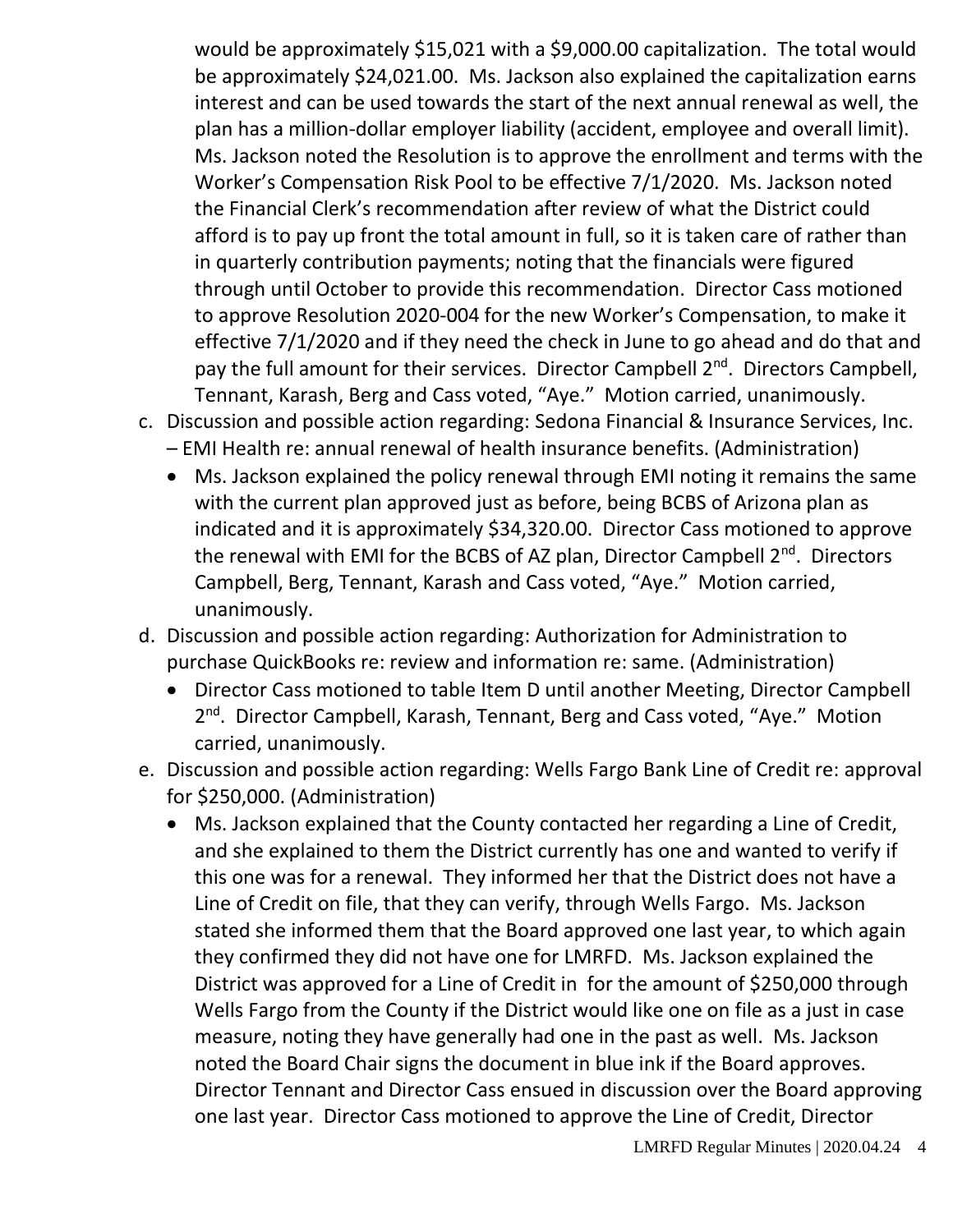Tennant 2<sup>nd</sup>. Directors Tennant, Karash, Campbell, Berg and Cass voted, "Aye." Motion carried, unanimously.

- f. Discussion and possible action regarding: AZ DES (Arizona Department of Economic Security) re: information and possible changes. (Administration)
	- Ms. Jackson noted this item was touched on previously during Item A adding that she is asking the Board for permission to appeal to DES to change them from a 'reimbursable account' to a 'rated account' through a letter, as the representative at DES had advised her to do. She explained that they may approve it, but it may not be effective until January 1, 2021 unless they decide to approve it mid-year as the representative had indicated to her based on the situation. Director Cass motioned to direct the Chief to direct Karen to write an appeal to DES to try to get back with a 'rated account.' Director Campbell 2<sup>nd</sup>. Directors Campbell, Karash, Tennant, Berg and Cass voted, "Aye." Motion carried, unanimously.
- g. Discussion and possible action regarding: HHS Cares Act Provider Relief Fund re: acceptance or rejection of funds. (Administration)
	- Ms. Jackson explained the billing company reached out to the Chief and her regarding this stimulus, noting it was explained it would be approximately \$3,400.00 and has specifics to it along with reports the Chief would have to supply. Ms. Jackson explained the Chief and her understood it to be a one-time payment related to any 'possible' or 'positive' COVID-19 patient and the District would not be able to collect any additional monies or bill accordingly if the funds were accepted, as they understood it. Director Cass motioned to reject the HHS Cares Act, Director Tennant 2nd. Directors Tennant, Karash, Campbell, Berg and Cass voted, "Aye." Motion carried, unanimously.
- h. Discussion and possible action regarding: 1992 Ford F-350 re: sale of item. (Administration)
	- Director Cass motioned to table Item H, Director Campbell 2<sup>nd</sup>. Directors Campbell, Tennant, Berg, Karash and Cass voted, "Aye." Motion carried, unanimously.
- i. Discussion and possible action regarding: Unisource Electric Services re: storage container on District Property re: information, approval and/or direction. (Administration)
	- Ms. Jackson explained the Chief was approached by Unisource to place a storage type unit on the St. 41/Administration property. Ms. Jackson noted that she reached out to VFIS regarding it and they stated it wouldn't cost anything to do this, they (Unisource) would need to carry the property insurance on storage unit and its contents, also adding that it does create some additional liability but can be offset if you have your Legal Counsel help you with a Lease that requires them to list you as an additional insured. Ms. Aitken explained that when the break in occurred at Mt. Tipton water, Mt. Tipton water believes it was because Unisource's things were there, and it may have been a point of attraction. Ms.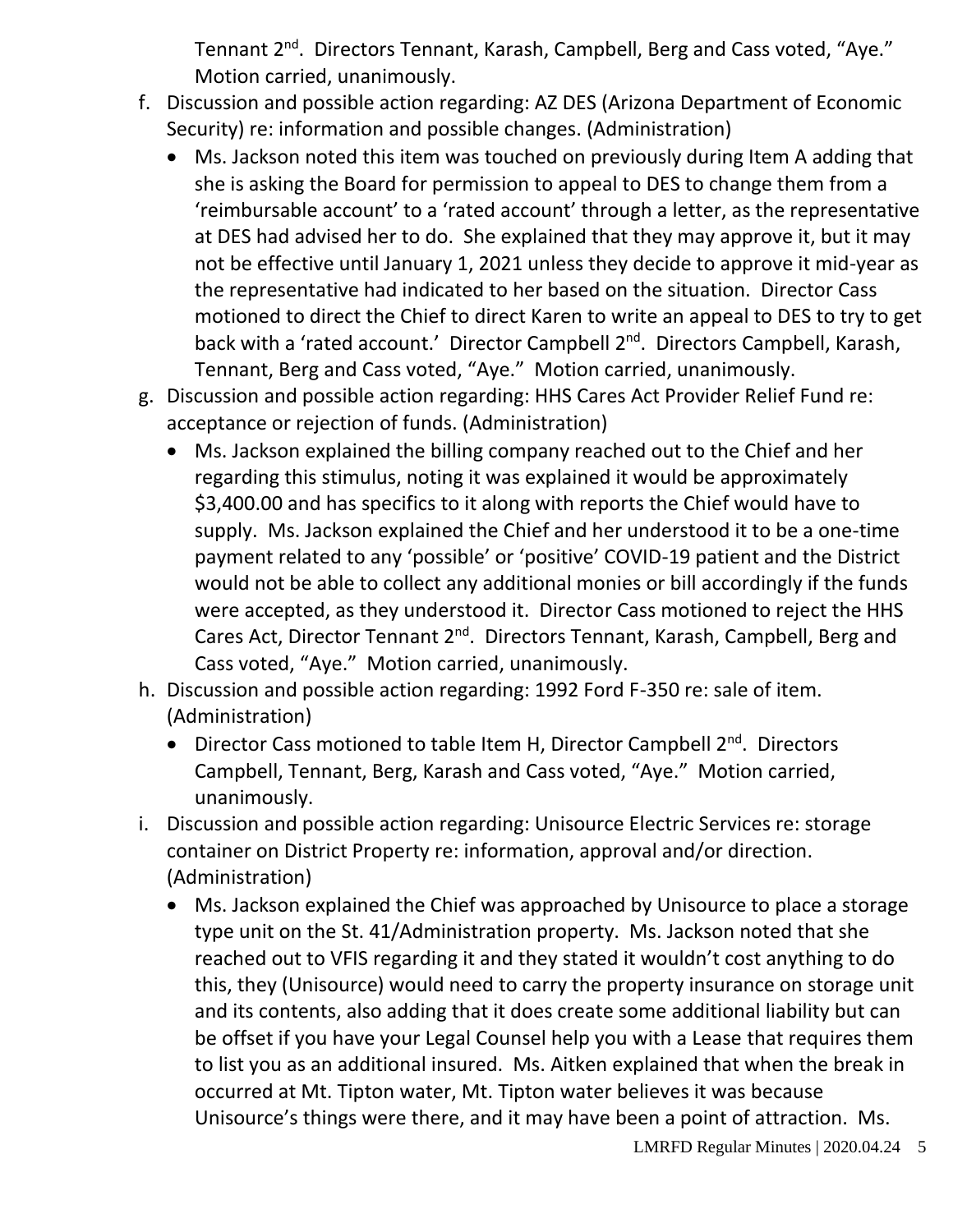Aitken stated that their trailer had been broken into, but Chief Bonnee was looking on the District's property to see where Unisource could place it. Director Cass wanted to know the size, contents and if there were any negotiations that would be possible. Director Cass motioned to table I for additional information, Director Karash 2<sup>nd</sup>. Directors Karash, Campbell, Tennant, Berg and Cass voted, "Aye." Motion carried, unanimously.

- j. Discussion and possible action regarding: Arizona Gift Law re: policy formation and possible direction re: same. (Cass)
	- Director Cass stated she has had concerns for several months along with the public about an employee using the electricity of the District to charge his electric car. Director Cass stated that cannot be offered, it is not offered to other employee's and it is taking taxpayers money. Director Cass wanted to direct the Chief to have Karen create a policy. Director Tennant wanted to know if electric cars paid at charging stations, Director Cass stated they do. Director Cass noted she brought it up several months ago and was told it was not hurting anything. Director Cass noted if this employee wanted to bring their own charging system that would be fine. Director Cass motioned to direct Chief Bonnee to have Karen create a policy implementing the Arizona Gift Law and to have that employee discontinue use of charging at the Station. Director Berg 2<sup>nd</sup>. Director Berg wanted to know if the employee was still charging at the Station and Director Cass stated as of last week they still were. Ms. Aitken wanted to know about a donation for the electric use noting she would make the donation for the employee. Director Berg explained if it is a donation it must be earmarked in the Budget. The Board ensued in discussion about the possibility of donations or if it would create a problem. Directors Berg, Campbell, Tennant, Karash and Cass voted, "Aye." Motion carried, unanimously.
- k. Discussion and possible action regarding: Evaluation Forms re: Fire Chief position re: approval of revisions/updates. (Cass/Tennant)
	- Director Cass reviewed the revised and updated Evaluation Forms for the Board to use for the Chief. Director Tennant thought it covered all the basis. Director Cass motioned to approve the new Fire Chief Evaluation Form, Director Tennant 2<sup>nd</sup>. Directors Tennant, Campbell, Karash, Berg and Cass voted, "Aye." Motion carried, unanimously.
- l. Discussion and possible action regarding: Review and update on fuel tank monthly rental and installation re: update and/or possible changes. (Cass/Administration)
	- Director Cass motioned to table Item L for next month's Meeting, Director Tennant 2<sup>nd</sup>. Directors Tennant, Campbell, Karash, Berg and Cass voted, "Aye." Motion carried, unanimously.
- **9) CALL to the PUBLIC.** *(Consideration and discussion of comments and complaints from the public. Those wishing to address the Lake Mohave Ranchos Fire District Board need not request permission in advance. The Fire District*